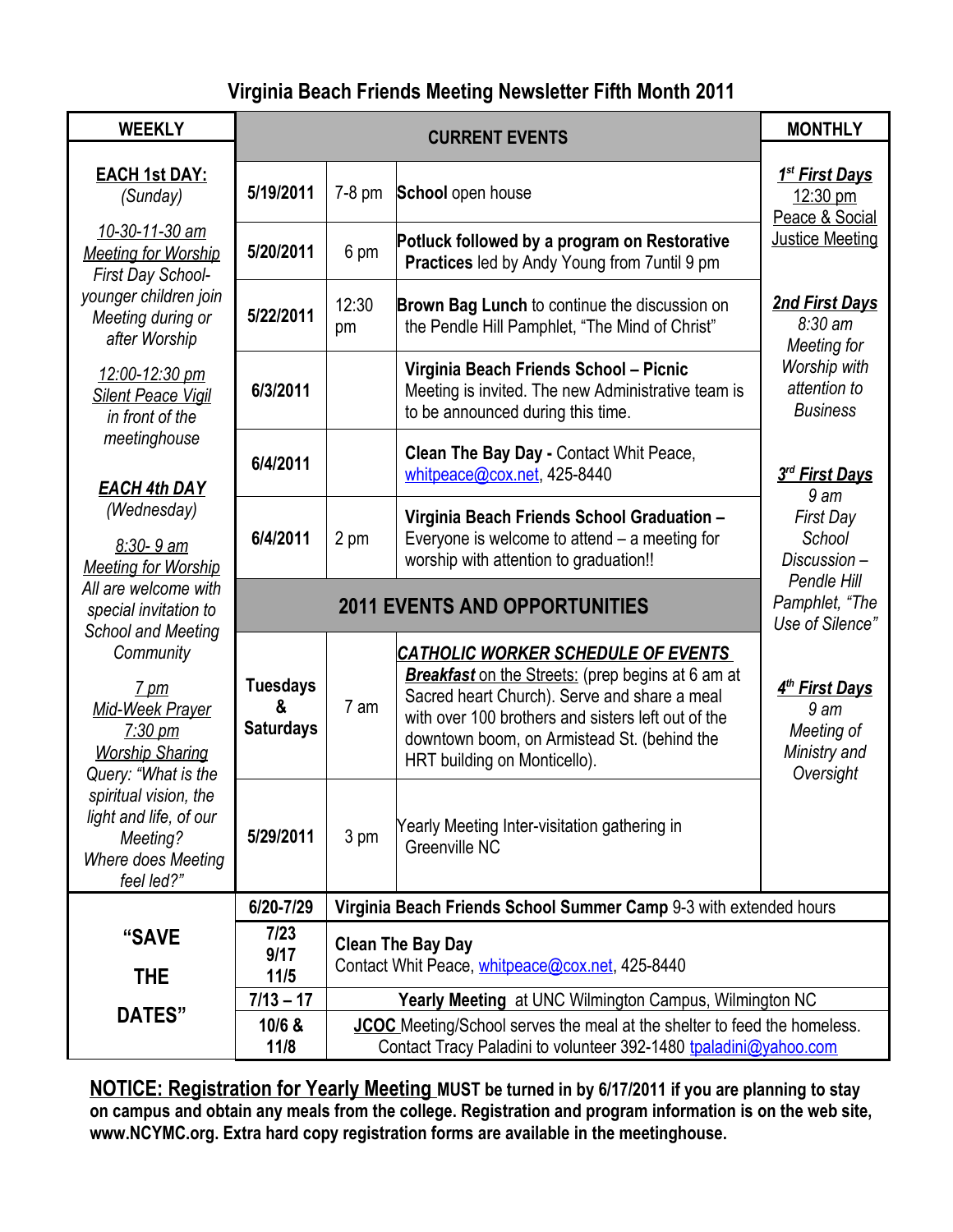**QUERY #11** *Social Justice and Equality. Do we reverence that of God in every human being with concern for the needs of each individual? Are we seeking to rectify existing social injustice and racial discrimination in our local communities and in the world at large?*

**Response**: These are powerful words, "to reverence that of God in every human being," and we are always growing into that ideal. Overcoming prejudice and cultural fears of those who are different from us is a multigenerational task. Hopefully our children and grandchildren are more open and accepting than we are to seeing that of God in all. As a meeting we are active in organizations in our community which challenge and rectify social injustice, including the Judeo-Christian Outreach Center, Empower Hampton Roads, and Hampton Roads Network for Nonviolence. We now more than ever see the need to join with like-minded groups already active in this work in order to have greater impact. As individuals we are also committed in our jobs and volunteer work to help the less fortunate and disenfranchised in our community.

**++++++++++++++++++++++++++++++++++++++++++++++++++++++++++++++++++++++++**

## **Meeting for Worship with Attention to Business 5/8/2011**

**OPENING**: 5th Month 8, 2011 Meeting for Worship with Attention to Business of the VA. Beach Monthly Meeting of the Religious Society of Friends opened with a period of waiting worship. Some 14 members and attenders were present.

**TREASURER'S REPORT**: No report this month.

**NOMINATING COMMITTEE**: Pat Phelan Young reported. Patricia Phalen Young, Gwynne Wells and Tom Kennedy have created the first draft of the 2011-2012 slate of Meeting positions and committees. A copy of the slate is available for all members and attenders. Please review this draft prayerfully and make any changes or additions. The final draft will be presented for approval at  $6<sup>th</sup>$  month Meeting for business. We are reminded that committee conveners are in the role of facilitators rather than primary decision-makers or in charge of committees. Outgoing clerks and conveners are encouraged to pass on their learnings in these positions to new persons. Nominating Committee expressed their gratitude to all who have offered to serve the meeting, and likewise the Meeting is grateful to NC for their service in this regard. Louise Wilson encouraged the meeting to consider adding a new and younger person to Representative Body. Pat Phelan Young reminded us of the importance of our Meeting's history and that we need to appoint a new historian of our meeting to work with Louise Wilson, current historian, to record and preserve aspects of our past.

**SCHOOL COMMITTEE REPORT:** Patrick Gould reported and forwarded the following written report.

Development Activity. Meet with graduating class.

Administration. We are working closely with Linda in designing an administrative model for next year. The details should be fine-tuned by the end of this month and we will have a full report on the administrative team in our June report. (Linda will be announcing the team at the all school picnic on June 3rd. Meeting members are invited to attend).

Things Unlimited Property. Negotiations with a potential buyer for TU continue.

Laskin Road project and HRSD updates.

Laskin Road Project – Property committee reviewed the VDOT plans for Laskin Road that involves the Meeting property. The projected start date, if funded, is 2014. The committee agreed that 2014 is not that far away and we need to begin planning now for the impact this may have on the school.

HRSD issues – Lowes installed the new shed next to the cottage over Easter break. The installers said that it is the school's responsibility to caulk and paint the structure. Since the property was to be put back to its original condition by HRSD, the committee does not feel this should be the school's responsibility or expense. Trees and bushes need to be replaced. A general rule of thumb for quantifying this expense is \$250 per tree and \$30 per bush.

Budget and Finance is working on the 2011-2012 budget. The Lippincott and Waller donations: we are working on properly thanking and recognizing both families. The Tech task force has developed their "plan" and is now working on procurement.

Committee on Trustees is speaking with 4 potential SC members, who if interested, would join SC in July. COT is also in the process of doing SC self-evaluation and exit interviews.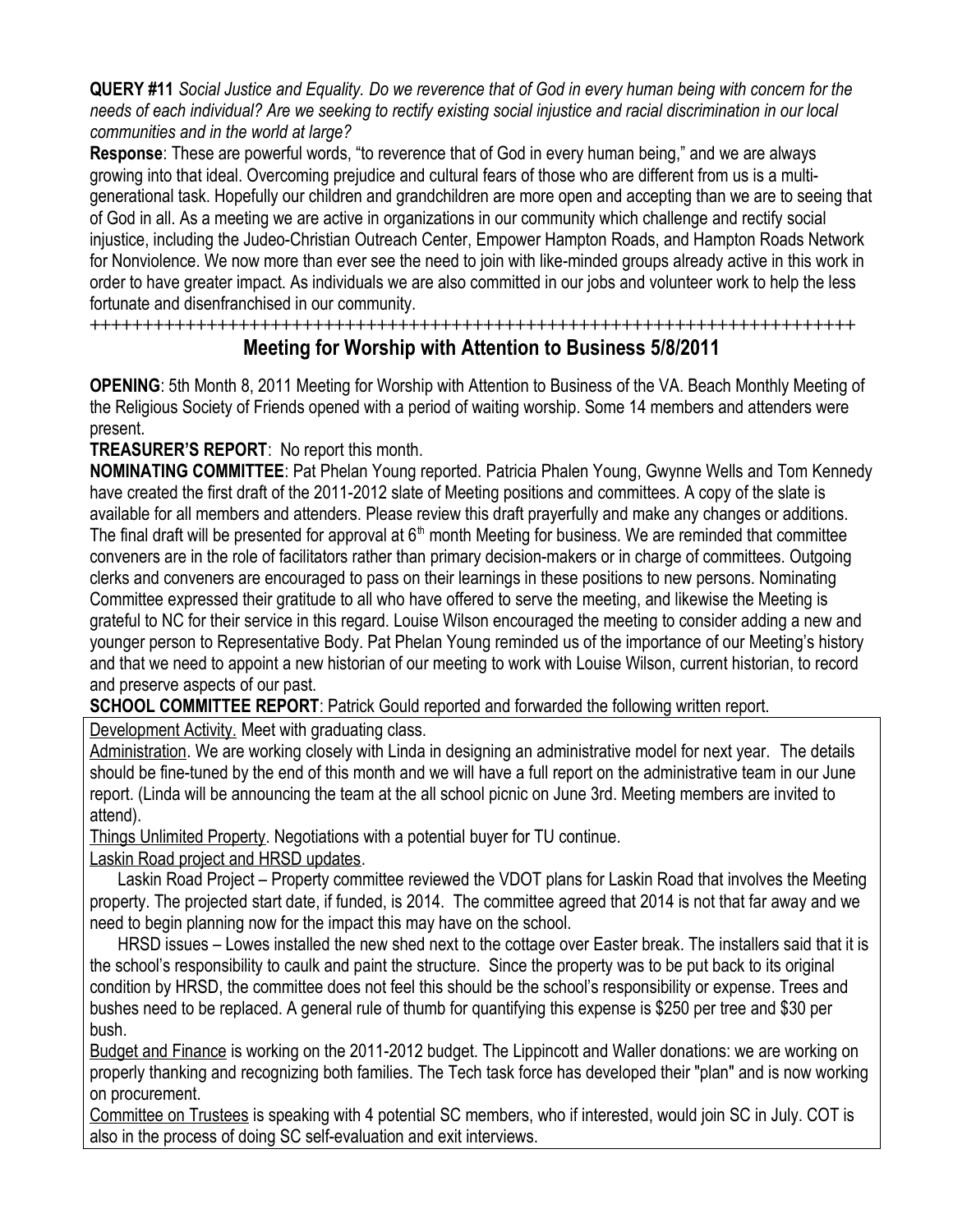Faculty – T. Jo and T. Megan Report. We heard from the faculty. Biggest concern is with contracts for next year. Firm word here has been held up while we determine the budget. Action soon.

FSCA report. Beth Allen with others has reanimated this group. What they're doing is very exciting and shows the enthusiasm of the school community. Teacher Appreciation Week is May 2-6 with the "Day" being Tuesday, May 3rd. FSCA hosted a parent-provided pot-luck lunch for teachers in the Teachers' Lounge. The next meeting for the FSCA is tentatively scheduled for Tuesday, May 17th at 9:00 a.m. in the Meeting House basement.

The Annual Golf Tournament Fundraiser will be held May 13. Spring Open House is planned for May 19. The All-School Picnic is planned for June 3.

The Friends School Community Association (FSCA) has been revived with a core group of enthusiastic parents who have been very active in sprucing up the campus and have taken the initiative to gain 100% parent participation in the organization. The FSCA hosted a potluck /Teacher Appreciation Day on May 3.

The School Committee is working closely with Acting Head Linda Serrette on the decentralized administrative plans for the 2011-2012 school year.

The HRSD project is completed on campus. The storage shed beside the Cottage has been replaced. Trees and bushes still need to be replaced, and this is being handled by the property committee.

Dialogue with the city concerning the Laskin Road expansion project continues.

Exit interviews were held with 7 graduating seniors who reported that they had felt very accepted and supported during their years at VBFS. They also thought that more firm discipline was necessary in the future to deal with classroom disruptions.

The school expects a donation of approximately \$100,000 from the estate of Ann Lippincott. \$30,000 was received from a maturing loan originated by John Waller. The Budget Committee is committed to balancing the 2011-2012 budget. Negotiations to sell the Things Unlimited property continue.

The task force on Technology upgrade is currently working on a plan.

The Committee of Trustees is currently interviewing 4 potential new School Committee members who would come on board in July.

The School Committee is currently planning a self-evaluation.

**M &O**: A successful and enjoyable Retreat was held for M&O at the Meetinghouse led by old friend, Miriam Burke on 5/7 10 to 12 noon followed by a delicious potluck! Eleven were in attendance. M&O is sponsoring a second brown bag conversation on First Day, 5/22 on the pamphlet, "The Mind of Christ", following our weekly Peace Vigil. **PEACE AND SOCIAL JUSTICE** will be sponsoring its 4<sup>th</sup> event in the series of "Finding our Way through Conflict"

on 6<sup>th</sup> Day, 5/20. A potluck will be held at 6 pm followed by a program on Restorative Practices led by Andy Young from 7until 9 pm. All are encouraged to attend and bring friends.

A coffeehouse is planned for Mid-summer as a fundraiser for Steady Footsteps and as a showcase for the talented artists and performers in our Meeting community. Olive oil (\$15 and \$13 per bottle) and t-shirts are still available for purchase from Meeting

**REPRESENTATIVE BODY:** Nancy Craft and Ruthanne Chilldres attended Representative Body in 4<sup>th</sup> month. Discussion took place about how preparatory meetings and others can best join NCYM. Louise Wilson reminded us of our faithful longtime member, Canadian Marjorie Russell.

**YEARLY MEETING**: Meeting members and attenders are reminded to register for North Carolina Conservative Friends' Yearly Meeting to be held in Wilmington, NC 7/13-17. Registration forms can be found at the NCYM website. June 15 is the last day to register, and this date if Firm if you wish to stay on campus.

**MARRIAGE**: The marriage of Judith Stevens and Jack Callan was held under the care of the Meeting during Meeting for Worship on 4/17.

**CLOSING**: Meeting for Business closed with a period of Silence.

Rebecca Mani, Clerk and Paula Justice, Recording Clerk

*++++++++++++++++++++++++++++++++++++++++++++++++++++++++++++++++++++++++++++++++++++++*

*Query #12 to ponder for next month: Outreach: Do we welcome newcomers and non-members to our meetings? Are they encouraged to share in Meeting activities and to consider membership when they are in agreement with the principles and practices of Friends? Are our younger members appointed to committees and encouraged to share in other responsibilities of the Meeting? Do we visit one another frequently, remembering those who may be lonely? Does this visitation and caring extend beyond the members of our own Meeting?*